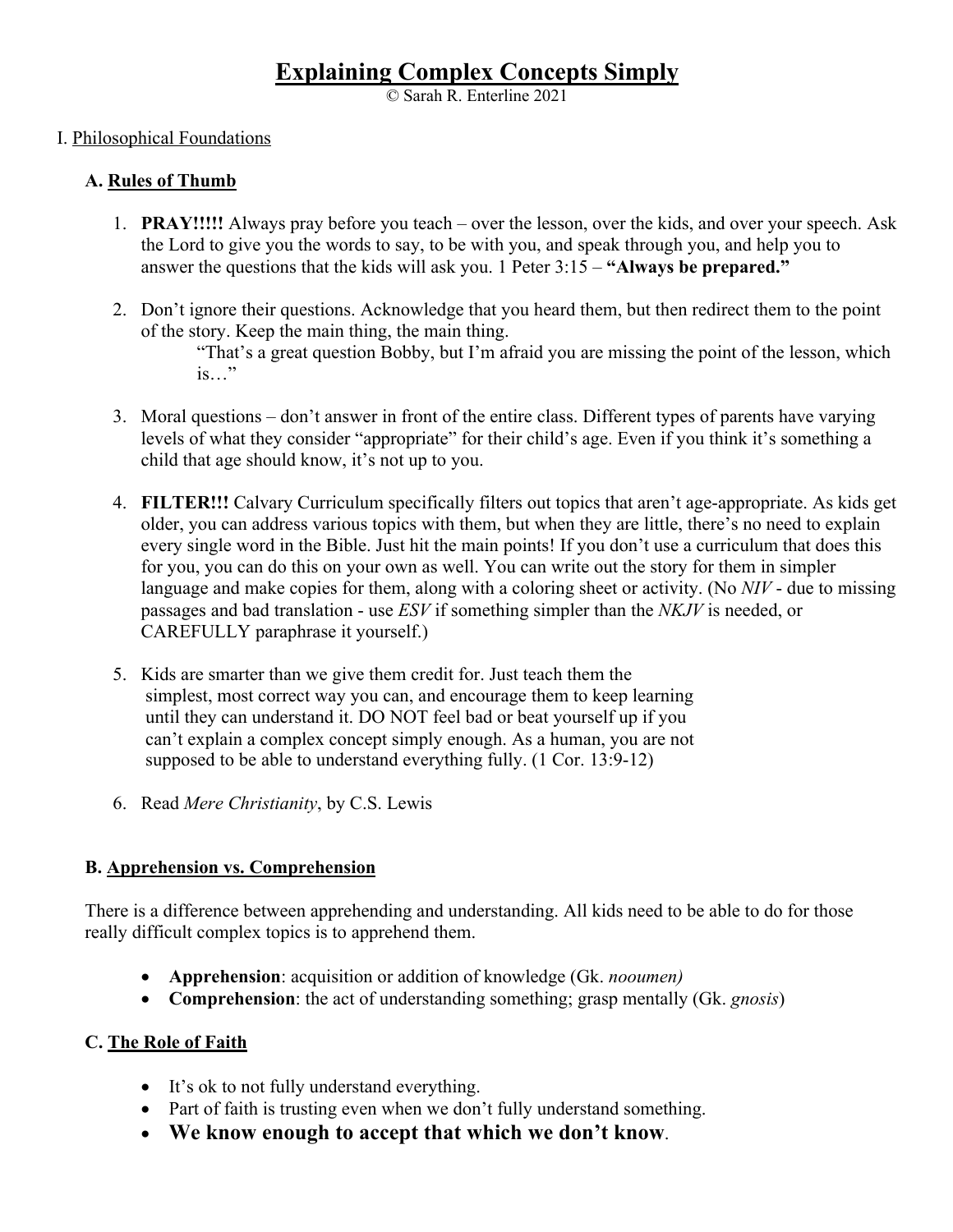## **EXPLAINING COMPLEX CONCEPTS SIMPLY 2**

(Hebrews 11:1-3) When you have a student who is doubting, or struggles to understand a complex concept, share with them all of the wonderful things we do know and can show them about God. Most times, the mountain of evidence ends up outweighing the doubts.

#### II. Practical Answers

## **Q: Who made God?**

A: No one did. He was not made. He has always existed. The laws of physics state that only things that have a beginning need a beginner (maker). God had no beginning, so He did not need to be made. The Bible declares God to be eternal 73 times! We don't need to *understand* the eternality of God to accept that the Bible is telling us the truth about Him. (At this point, you can give the case for the trustworthiness of the Bible. If the Bible is true, then what it says is true.)

#### **Q: How can God be both three and one?**

A: Avoid analogies! God is three "who's" in one "what", or three persons in one nature.



#### **Q: Why doesn't God answer my prayers?**

A: God always answers prayers, just not in the way we assume He will. God answers prayers in 4 ways:

- 1. Directly: Yes
- 2. Delayed: Wait
- 3. Differently: Or
- 4: Denial: No

Here's where the hard part comes in, when a child follows up with **"why would God say no when I pray for bad things to stop happening?"** How do you answer that?

The reason bad things happen is because there is sin in the world. Romans 3:23 says that "all have sinned and fall short of the glory of God". God could take away our ability to sin, but that would be taking away our freedom to choose how we act.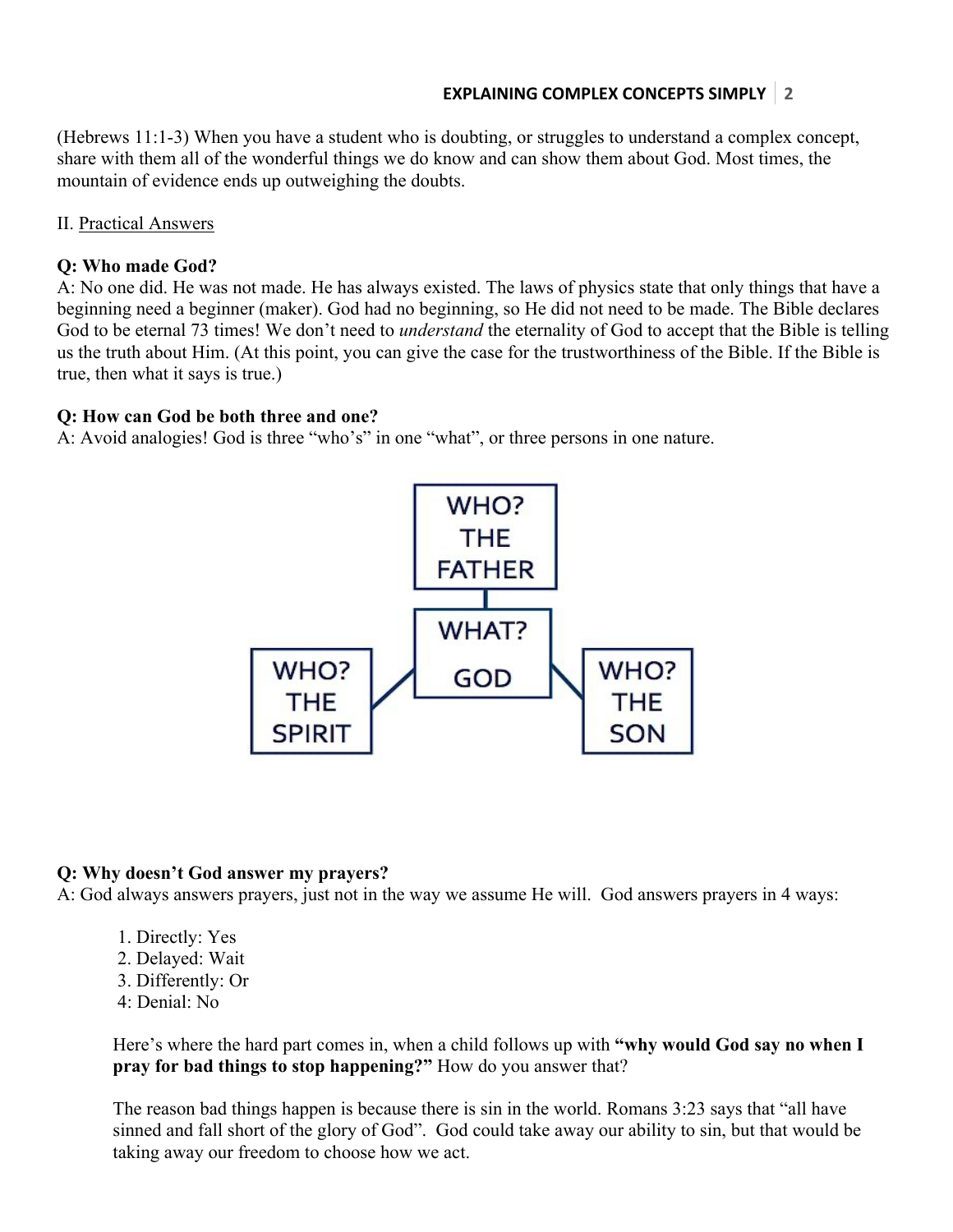So, instead of taking away our ability to sin, He gave us the Holy Spirit to have power over sin! However, it is our choice whether or not we obey Him. We cannot force people to obey God.

- James 4:7 *Submit yourselves therefore to God. Resist the devil, and he will flee from you.*
- Romans 6:14 *For sin will have no dominion over you, since you are not under law but under grace.*
- Genesis 4:7 *Sin crouches at the door, but you shall rule over it.*

## **Q: Why do bad things happen to good people?**

A: "Why do bad things happen to good people? That only happened once, and He volunteered." *~* R.C. Sproul (Also check out the book*, If God, Why Evil?* By Dr. Norman Geisler)

#### **Q: How is Jesus both man and God?**

A: Just as God the Trinity is 3 persons in one nature, Jesus is one person with two natures. It is the joining of the eternally divine nature and the human nature in the one person of Jesus. Jesus the "who" added another "what".



The most important thing to remember when teaching the deity of Jesus is to make sure and emphasize that he is 100% man and 100% God, otherwise you can end up with various heresies here as well.

- *Philippians 2:5-8 Jesus is fully HUMAN*
- *John 10:30 Jesus is fully GOD*

#### **Q: Did God die on the cross when Jesus did?**

A: Jesus' human nature died temporarily (for three days), but his divine nature did not. The Trinity was still intact and continuously working at that time.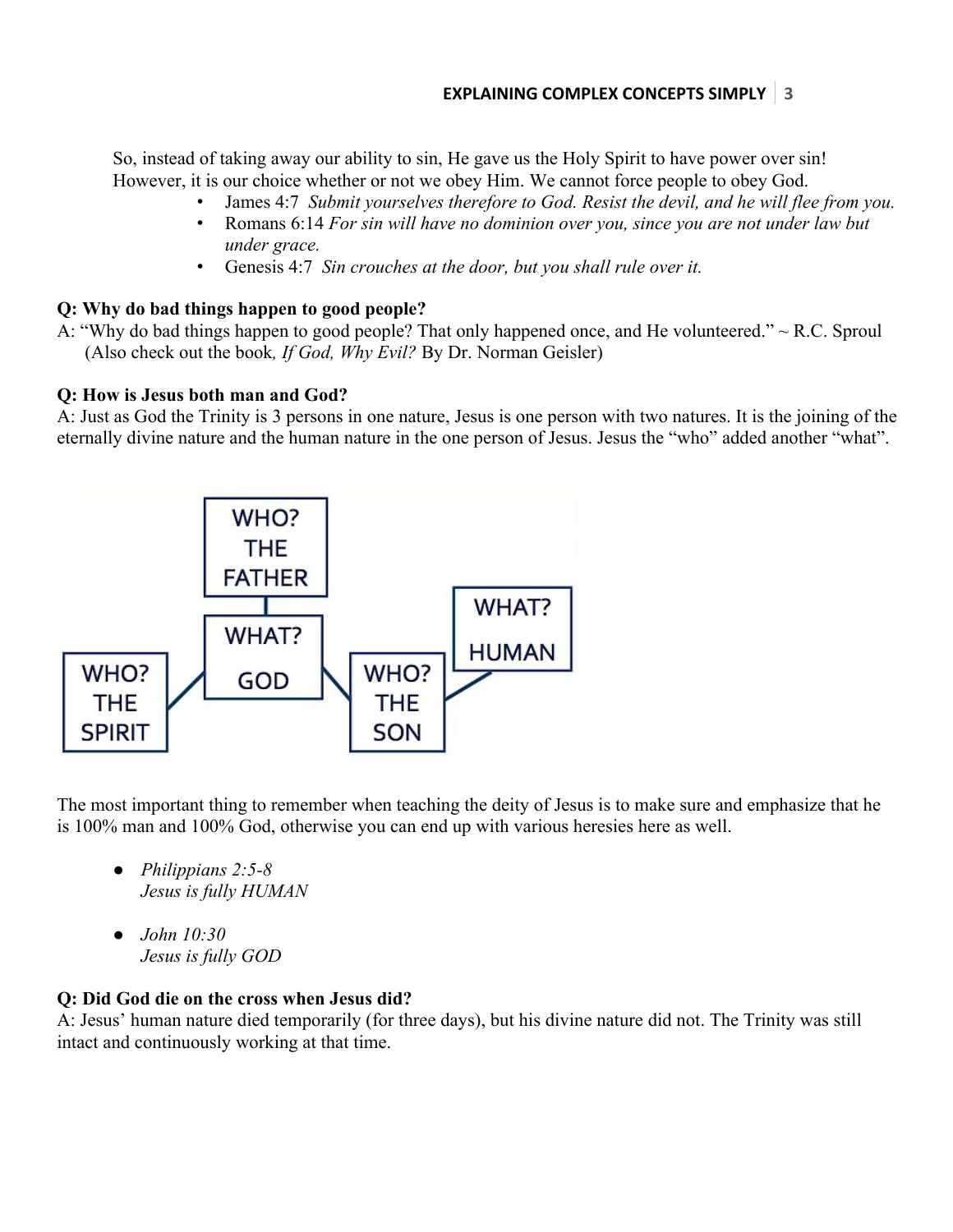

Then his physical body was resurrected and glorified, and he remains in that state to this day as a part of the eternal Godhead.



## Quotes:

"If Christianity was something we were making up, of course we could make it easier. But it is not. We cannot compete, in simplicity, with people who are inventing religions. How could we? We are dealing with Fact. Of course anyone can be simple if he has no facts to bother about." *– Mere Christianity, p. 145*

"Real things are not simple. They look simple, but they are not. The table I am sitting at looks simple: but ask a scientist to tell you what it is really made of — all about the atoms and how the light waves rebound from them and hit my eye and what they do to the optic nerve and what it does to my brain — and, of course, you find that what we call "seeing a table" lands you in mysteries and complications which you can hardly get to the end of... Besides being complicated, reality, in my experience, is usually odd. It is not neat, not obvious, not what you expect… Reality, in fact, is usually something you could not have guessed. That is one of the reasons I believe Christianity. It is a religion you could not have guessed. If it offered us just the kind of universe we had always expected, I should feel we were making it up. But, in fact, it is not the sort of thing anyone would have made up. It has just that [odd] twist about it that real things have. So let us leave behind all these boys' philosophies these oversimple answers. The problem is not simple and the answer is not going to be simpler either." *– Mere Christianity, p. 46-47*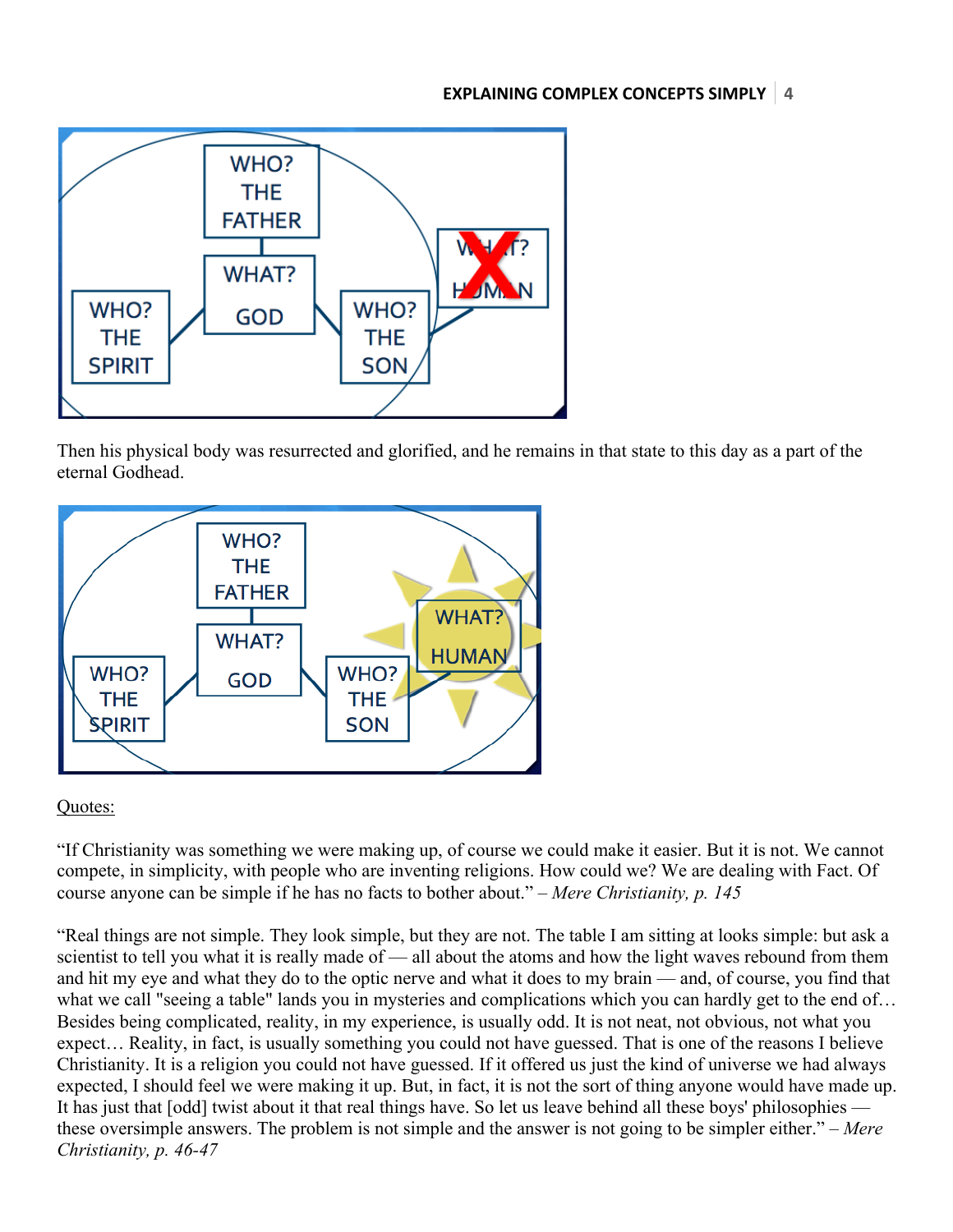Often, if something is too simple (i.e. humans can fully understand it), it is because it was created by a simple mind (human mind). This is why sometimes talking with proponents of LDS and Jehovah's Witness is so difficult. It seems like they have an answer for everything. And they can, because a human mind made it up!

In *How to Answer Objections to Revealed Religion*, apologist Elizabeth Jane Whately stated in 1875 that, "the way in which the Gospels are compiled offers further proof of their being records of a real history. It is the false stories, the forgeries, like the *Book of Mormon*, which come out full grown at once; real histories are of slow and gradual growth. A jeweler may make a paste imitation diamond quickly; the real gem is formed slowly and silently in the earth."  $(p. 69)$ 

"Faith is not a blind leap into the dark, but a commitment based on evidence."  $\sim$  John Lennox

Nabeel explains the Trinity: https://www.youtube.com/watch?v=fL2q\_Mg-D58

## **Common "Unintended" Heresies**

The Trinity

**Partialism** — the teaching that each person within the Trinity (i.e. the Father, the Son, and the Holy Spirit) is merely a part of God, resulting in each person not being fully God in and of their self.

**Modalism** — the teaching that God is one person that manifests Himself in different modes, as either the Father, the Son, or the Spirit (1 god, 1 person with 3 different manifestations instead of 1 God, 3 persons). This belief is also referred to as **Unitarian** as opposed to Trinitarian - The Father IS the Son and IS the Holy Spirit, etc.

**Pantheism** – any belief that reduces the Holy Spirit to a feeling, force, or emotion, but not an actual person.

## Nature of Jesus (J. Warner Wallace, coldcasechristianity.com)

**Adoptionism** - denies the pre-existence of Christ and therefore denies His Deity. It taught Jesus was simply a man who was tested by God and after passing the test was given supernatural powers and adopted as a son (this occurred at His baptism). Jesus was then rewarded for all He did (and for His perfect character) with His own resurrection and adoption into the Godhead.

**Docetism** - from the Greek word, *dokesis* which means "to seem". It taught Jesus only appeared to have a body and was not truly incarnate. Docetists viewed matter as inherently evil, and therefore rejected the idea God could actually appear in bodily form. By denying Jesus truly had a body, they also denied He suffered on the cross and rose from the dead.

**Apollinarianism** - denied the true and complete humanity of Jesus, because it taught He did not have a human mind, but instead had a mind that was completely Divine. The heresy lessened the human nature of Jesus in order to reconcile the manner in which Jesus could be both God and man at the same time.